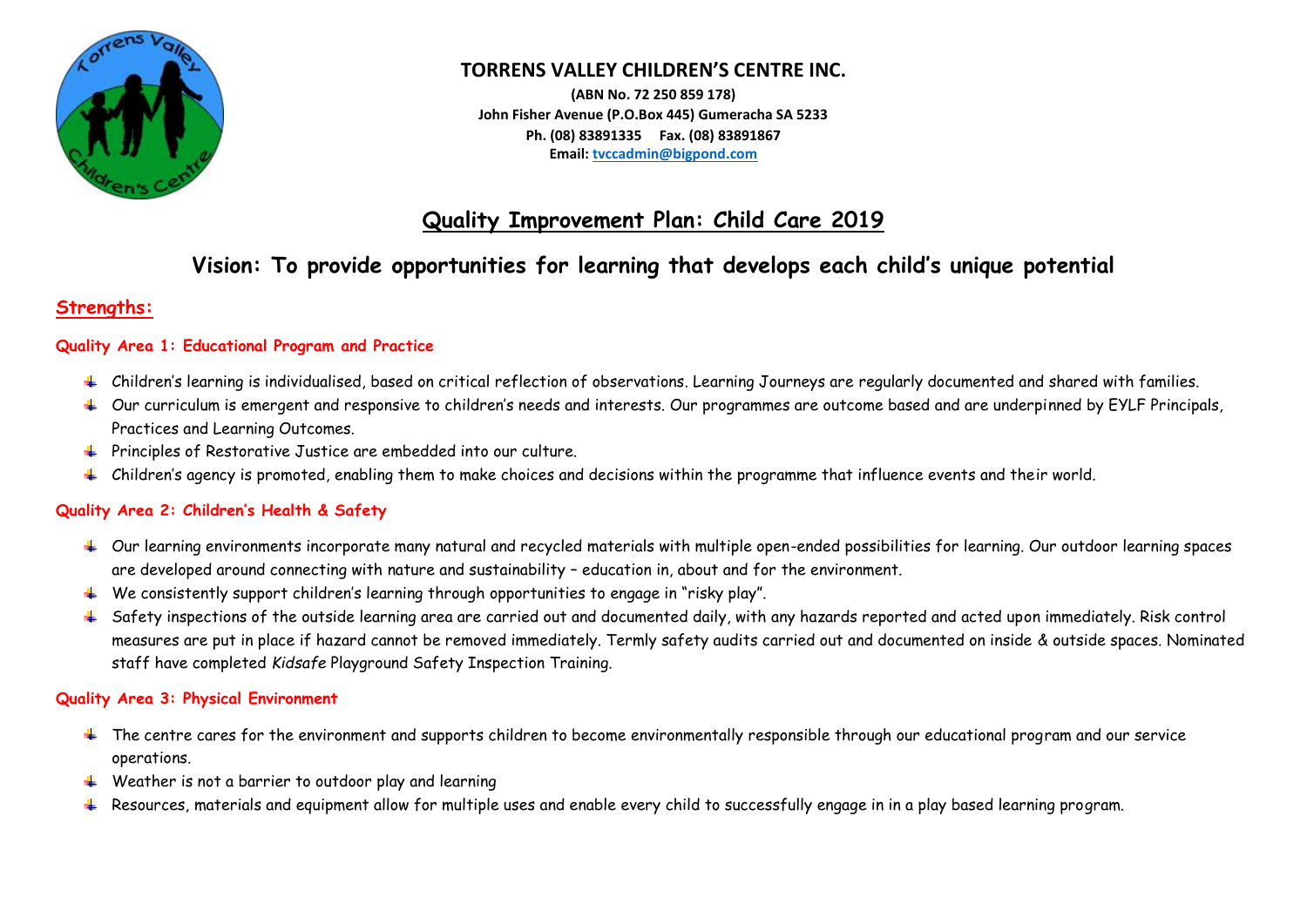#### **Quality area 4: Staffing Arrangements**

- $\pm$  Continuity of children's wellbeing and learning are supported through a consistent staff team.
- 4 All staff have the opportunity to be involved in decision making around curriculum, policy, vision/directions and improvement priorities.
- + Staff work within a culture of mutual respect and collaboratively challenge and learn from each other, recognising & valuing each other's strengths and skills.
- Educators work as a team to ensure each team member is supported and ?????? when on the floor.

#### **Quality Area 5: Relationships with Children**

- + Philosophical belief in children as competent and capable learners from birth is reflected in our curriculum decision making, interactions with children and pedagogical approaches.
- + Principles of restorative justice underpin and quide our Behaviour Management policy and practice. Meaningful interactions build secure and trusting relationships which support and engage each child.
- Children are supported to learn and work together across all age groups.

#### **Quality Area 6: Collaborative Partnerships with Families & Communities**

- **Farent and family involvement is encouraged.**
- $\textcolor{red}{\textbf{4}}$  Respectful and responsive to the needs and wishes of parents/caregivers regarding their child's routines, strengths and needs.
- $F$  Feedback from parents, both formal and informal is documented and used to inform planning and practice.

#### **Quality Area 7: Governance and Leadership**

- $+$  Our Philosophy Statement quides all aspects of service operations and educator practice.
- $\textcolor{blue}{\textbf{+}}$  Staff performance processes and goals/plans are clearly linked to our Quality Improvement Plan priorities.
- $\textcolor{red}{\textbf{4}}$  Regular access to current professional development through both off-site engagement in PD sessions and provision of current research/readings is provided and encouraged.
- $#$  Management Committee involvement in the centre is small in numbers, but strong in voice.